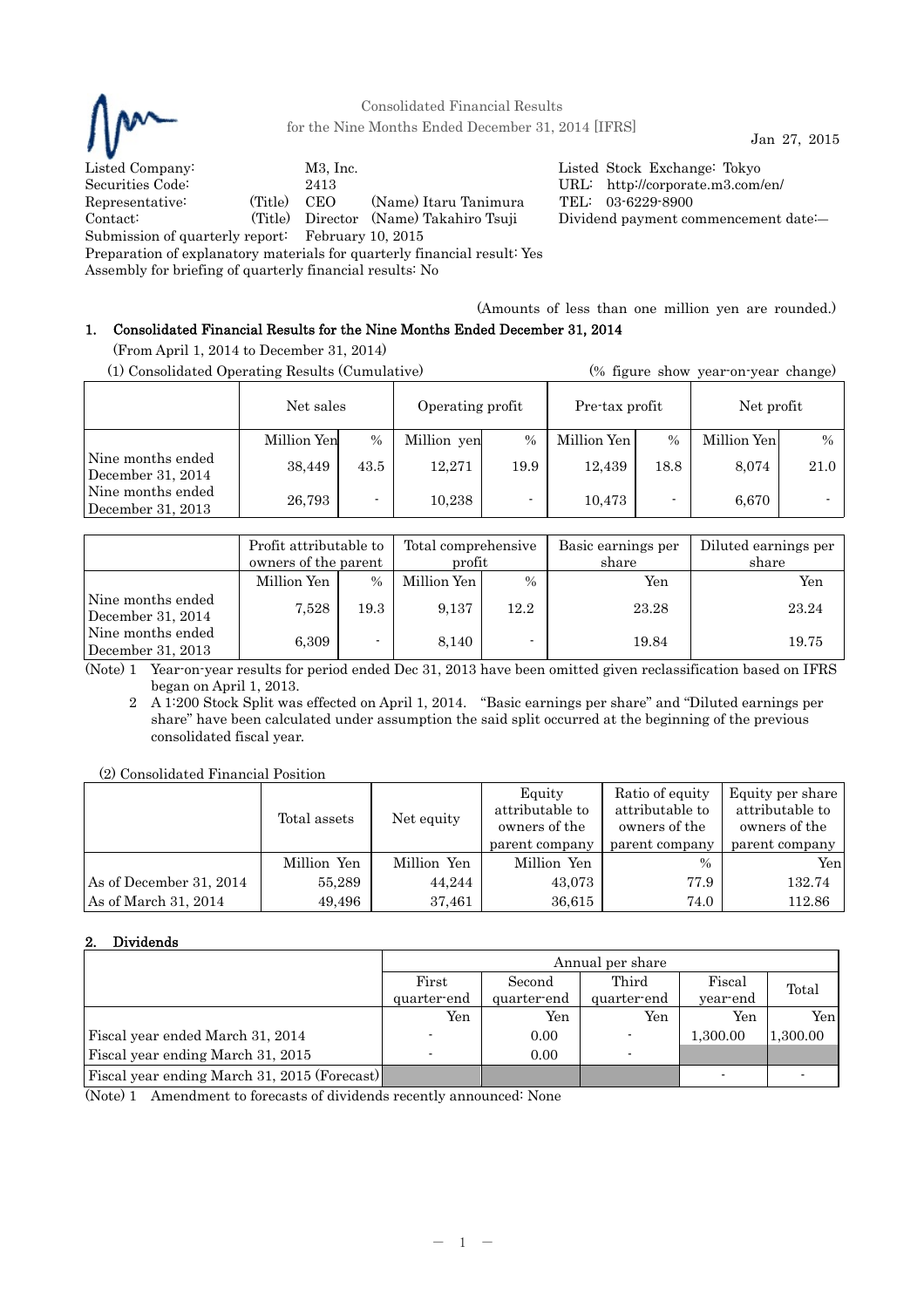- 2 Dividend forecast for the fiscal year ending March 31, 2015 is currently undetermined. It is to be determined after consideration of capital needs and condition of cash flow hereafter.
- 3 A 1:200 Stock Split was effected on April 1, 2014. Dividends stated above for the fiscal year ended March 31, 2014 is the actual amount of dividend paid before the stock split.

### 3. Consolidated Financial Results Forecast for the Fiscal Year Ending March 31, 2015

|  |  | (from April 1, 2014 to March 31, 2015) |  |
|--|--|----------------------------------------|--|
|  |  |                                        |  |

|        | Net sales   | Operating profit | Pre-tax profit | Net profit  | Basic earnings per share |
|--------|-------------|------------------|----------------|-------------|--------------------------|
|        | Million Yen | Million Yen      | Million Yen    | Million Yen | Yen                      |
| Annual | 50,000      | 15.000           | 15.000         | 9.000       | 27.84                    |

(Note) 1 Amendments to forecasts of dividends recently announced: None

2 Basic earnings per share has been calculated using 323,304,341 shares, which is the average number of shares outstanding during the three months ended Dec 31, 2014.

# ※ Notes

(1) Changes in significant subsidiaries during the period (changes in specific subsidiaries accompanying changes in scope of consolidation): None

(2) Changes in accounting policies and accounting estimates:

- (i) Changes in accounting policies required by IFRS: None
- (ii) Changes in accounting policies other than item (i) above: None
- (iii) Changes in accounting estimates: None

(3) Number of shares issued (common stock)

| (i) Number of shares outstanding at the end of the period (including treasury stock) |               |        |  |  |  |  |
|--------------------------------------------------------------------------------------|---------------|--------|--|--|--|--|
| As of December 31, 2014                                                              | 323,393,800   | shares |  |  |  |  |
| As of March 31, 2014                                                                 | 323,263,000   | shares |  |  |  |  |
| (ii) Number of treasury stock at the end of the period                               |               |        |  |  |  |  |
| As of December 31, 2014                                                              | 32,400        | shares |  |  |  |  |
| As of March 31, 2014                                                                 | 32,400        | shares |  |  |  |  |
| (iii) Average number of shares during the period (cumulative)                        |               |        |  |  |  |  |
| As of December 31, 2014                                                              | 323, 304, 341 | shares |  |  |  |  |
| As of December 31, 2013                                                              | 317,964,000   | shares |  |  |  |  |

(Note) A 1:200 Stock Split was effected on April 1, 2014. The above number of shares has been calculated under assumption the split occurred on day one of the previous consolidated fiscal year.

※ Indication regarding implementation status of the quarterly review procedures

This quarterly financial report is outside the scope of the review procedures for quarterly financial statements under the Financial Instruments and Exchange Act. At the time of disclosure of this quarterly financial report, review procedures for the Quarterly Consolidated Financial Statements are in progress.

※ Explanation of proper use of financial results forecasts, and other special matters

(1) Caution regarding statements concerning the future

The forward-looking statements herein are based on information available to the Company and on certain assumptions deemed to be reasonable at the date of publication of this document. They are not intended as the Company's commitment to achieve such forecasts, and actual results may differ significantly due to various factors.

(2) Regarding voluntary reclassification based on IFRS

The Company has started voluntary reclassification based on IFRS as of the first quarter of the fiscal year ending March 31, 2015. Previous consolidated cumulative second quarter results and previous consolidated cumulative full year results have been reclassified based on IFRS.

(3) Explanatory materials for quarterly financial result

Explanatory materials for quarterly financial result will be posted on our website on Tuesday, January 17, 2015.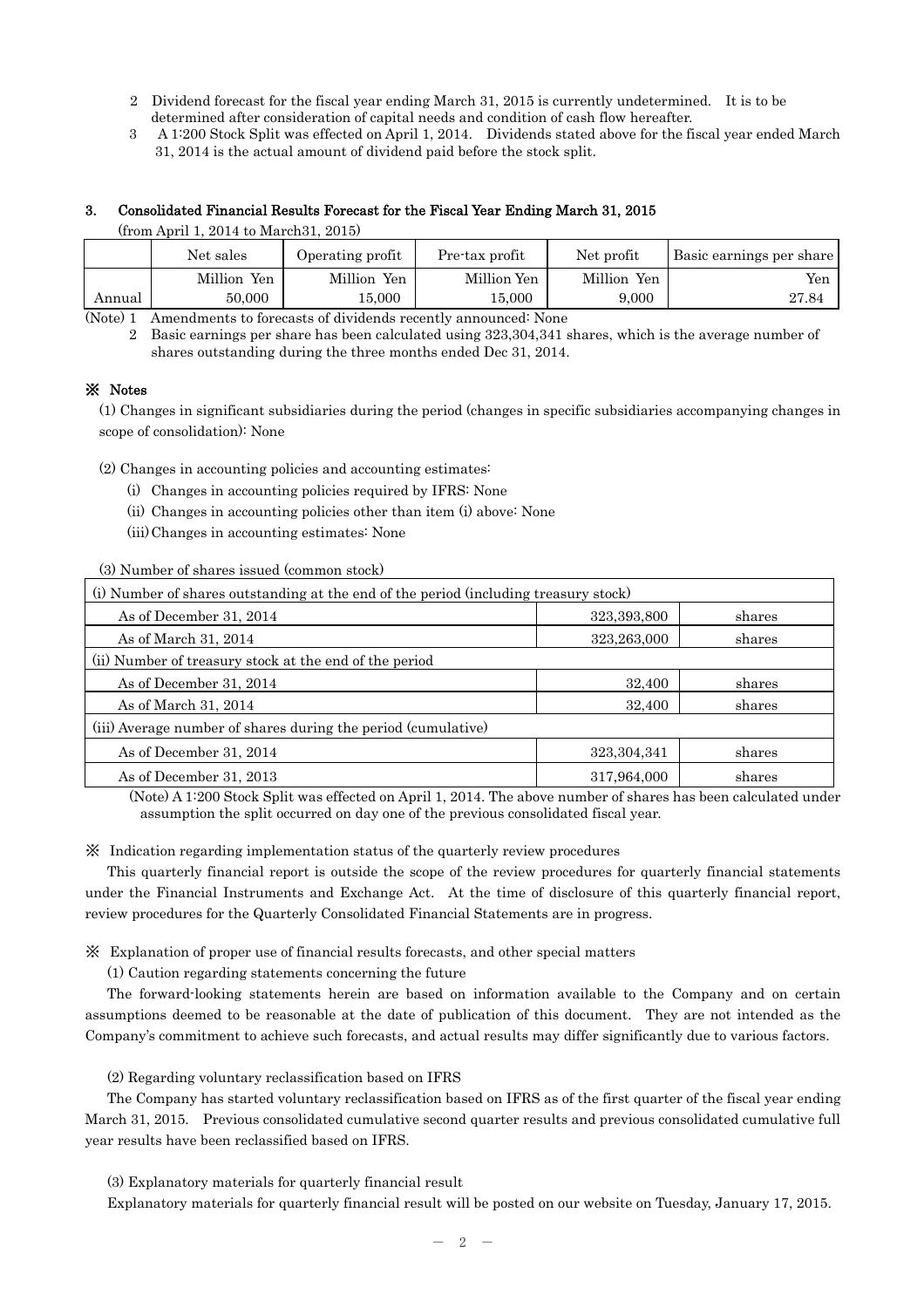# 1. Qualitative Information on Quarterly Results

# (IFRS basis)

M3 Group initiated voluntary reclassification based on IFRS reporting ("IFRS" below) as of the first quarter of the fiscal year ending March 31, 2015.2014. Reclassification based on IFRS reporting took place starting April 1, 2013. IFRS based calculations of results from the second quarter of the fiscal year ending March 31, 2014 are also displayed.

### (1) Explanation of consolidated operating results

Various services are provided for the 250,000+ member doctors via the "m3.com" website designed for medical professionals.

Existing services remained stable with further penetration of existing client base across each service. Marketing support targeting pharmaceutical companies offers a selection of services catering to various agendas and purposes, and include the basic "Affiliates" (Teikei Kigyo) service which a majority of key pharmaceutical companies operating within Japan are utilizing, "MR-kun" service which provides continuous information via voluntary reception by member physicians, and "m3MT" service which provides a more direct approach to member physicians via e-mail.

In addition, services centered around "Mr. Finder" (Chiken-Kun) which excavates institutions and patient participants for clinical trials are carried out by Mebix Inc. which provides IT supported large-scale clinical study services, MIC Medical Corp and MEDISCIENCE Planning Inc. ("MPI" below) which assists in clinical trial operations, and by e-SMO Inc. which provides administrative and operations support across the entire clinical trial process as an SMO. Additionally, the decision has been made to acquire Neues Co, Ltd., a large-scale market leading SMO with affiliations across approximately 800 clinical trial sites, as a wholly owned subsidiary from April 2015.

Furthermore, new services such as market research services that panel member physicians, "QOL-kun" which provides marketing support for non-medical related corporations desiring to advertise daily life services to doctors, "AskDoctors" (http://www.AskDoctors.jp/) website which connects public users with member physicians for answers to general health questions, and "Practice Management" (m3.com Kaigyo/Keiei) services which support the establishment and management of clinics, are all being expanded.

Services at M3 Career, Inc. ("M3 Career" below) which provides job search and placement services for physicians and pharmacists, iTICKET Corporation which provides online reservation services for clinics, Reno Medical Inc. which is an advertisement agency, C.M.S Co.Ltd ("C.M.S" below) which supports development and sales of electronic medical record systems, and M3 Marketing, Inc ("M3 Marketing" below) which develops and provides next generation "Medical Marketers," are also all being expanded.

As for business overseas, the U.S. portal website, "MDLinx," designed for healthcare professionals, continues to expand its services towards pharmaceutical companies. It now has over 600,000 physician members, in part boosted by a partnership. The U.K. portal website, "Doctors.net.uk," with roughly 200,000 physician members, is also expanding services for pharmaceutical companies. Furthermore, the China portal website has now topped one million physician members.

Additionally, membership and panel participation at websites operated by M3 group starting with Japan, U.S., U.K., China, and Korea, now totals over 2.5 million physicians, enabling provision of marketing research services that span across a global scale.

| Consolidated quarterly results for the third quarter (cumulative) is as below.<br>(Unit: Million Yen) |                                                                                            |                                                                                            |                             |          |                                                                                                |  |  |
|-------------------------------------------------------------------------------------------------------|--------------------------------------------------------------------------------------------|--------------------------------------------------------------------------------------------|-----------------------------|----------|------------------------------------------------------------------------------------------------|--|--|
|                                                                                                       | Nine month ended<br>December 31, 2013<br>(April 1, 2013 to<br>Dec 31, 2013.<br>cumulative) | Nine month ended<br>December 31, 2014<br>(April 1, 2014 to<br>Dec 31, 2014.<br>cumulative) | Third quarter<br>comparison |          | (Reference)<br>Previous<br>consolidated<br>fiscal year<br>(April 1, 2013 to<br>March 31, 2014) |  |  |
| Net sales                                                                                             | 26,793                                                                                     | 38,449                                                                                     | $+11,655$                   | $+43.5%$ | 36,759                                                                                         |  |  |
| Operating Profit                                                                                      | 10,238                                                                                     | 12,271                                                                                     | $+2,033$                    | $+19.9%$ | 13,738                                                                                         |  |  |
| Pre-Tax Profit                                                                                        | 10,473                                                                                     | 12.439                                                                                     | $+1.966$                    | $+18.8%$ | 13,927                                                                                         |  |  |
| Net Profit                                                                                            | 6,670                                                                                      | 8.074                                                                                      | $+1,403$                    | $+21.0%$ | 8,878                                                                                          |  |  |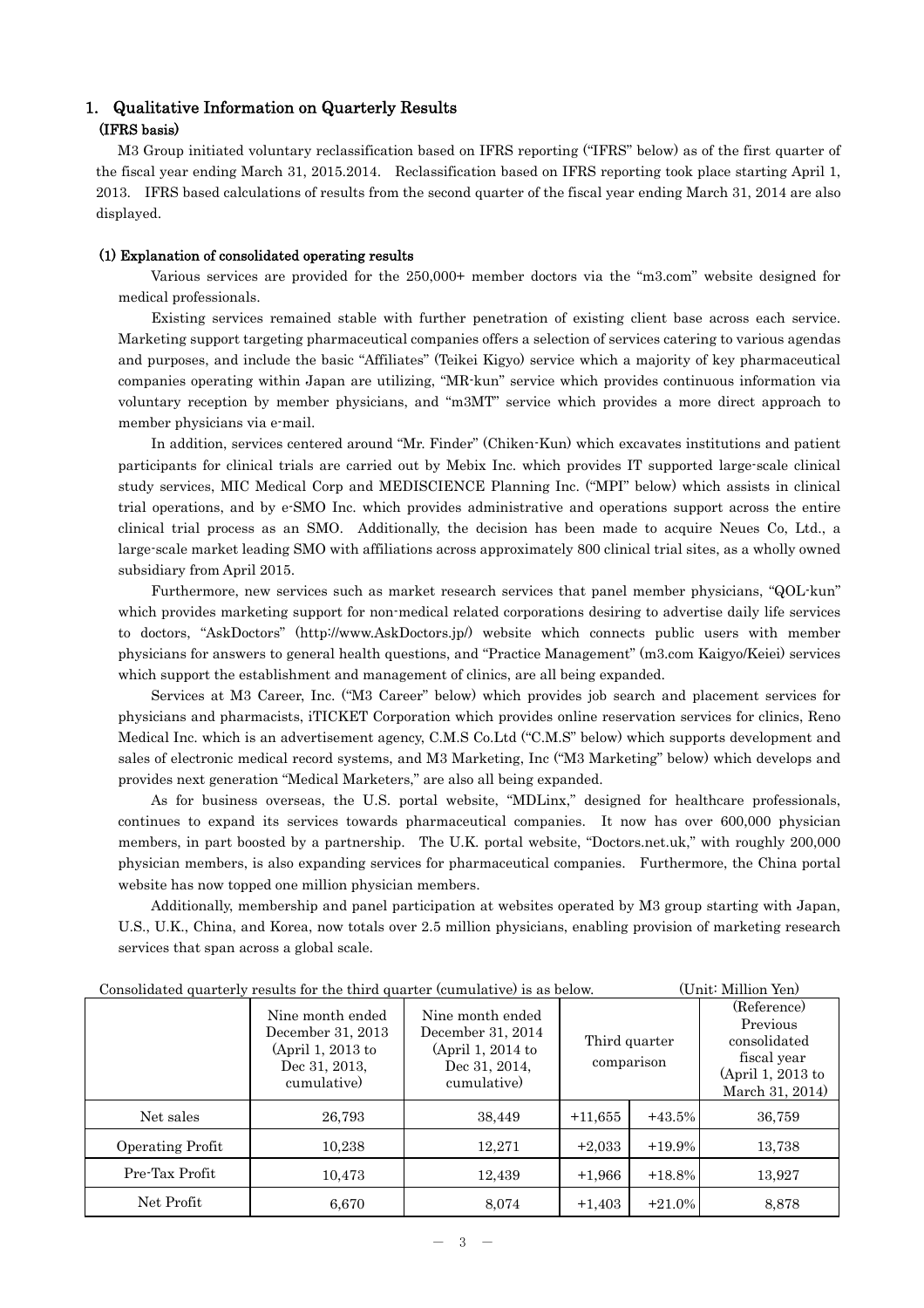| (Unit: Million yen)<br>(Segment results) |                   |                                                                                                              |                                                                                                            |                             |            |
|------------------------------------------|-------------------|--------------------------------------------------------------------------------------------------------------|------------------------------------------------------------------------------------------------------------|-----------------------------|------------|
|                                          |                   | Third quarter of<br>fiscal year ended<br>March 31, 2014<br>(April 1, 2013 to<br>Dec 31, 2013,<br>cumulative) | Third quarter of<br>fiscal year ended<br>Mar 31, 2015<br>(April 1, 2014 to<br>Dec 31, 2014,<br>cumulative) | Third quarter<br>comparison |            |
| Portal<br>Medical                        | Segment Net Sales | 14,733                                                                                                       | 17,190                                                                                                     | $+2,457$                    | $+16.7%$   |
|                                          | Segment Profit    | 8,241                                                                                                        | 10,089                                                                                                     | $+1,848$                    | $+22.4%$   |
| Evidence Solution                        | Segment Net Sales | 4,809                                                                                                        | 9,685                                                                                                      | $+4,875$                    | $+101.4%$  |
|                                          | Segment Profit    | 1,156                                                                                                        | 1,216                                                                                                      | $+60$                       | $+5.2%$    |
| Overseas                                 | Segment Net Sales | 4,815                                                                                                        | 8,062                                                                                                      | $+3,247$                    | $+67.4%$   |
|                                          | Segment Profit    | 857                                                                                                          | 1,321                                                                                                      | $+464$                      | $+54.2%$   |
| Clinical Platform                        | Segment Net Sales | 2,031                                                                                                        | 2,030                                                                                                      | (0)                         | $(0.0\%)$  |
|                                          | Segment Profit    | 227                                                                                                          | 203                                                                                                        | (24)                        | $(10.5\%)$ |
| Sales Platform                           | Segment Net Sales |                                                                                                              | 921                                                                                                        | $+921$                      |            |
|                                          | Segment Profit    |                                                                                                              | (190)                                                                                                      | (190)                       |            |
|                                          | Segment Net Sales | 819                                                                                                          | 1,154                                                                                                      | $+335$                      | $+40.9%$   |
| Others                                   | Segment Profit    | 158                                                                                                          | 80                                                                                                         | (78)                        | $(49.4\%)$ |
|                                          | Segment Net Sales | (414)                                                                                                        | (593)                                                                                                      |                             |            |
| Adjustment                               | Segment Profit    | (401)                                                                                                        | (449)                                                                                                      |                             |            |
|                                          | Net Sales         | 26,793                                                                                                       | 38,449                                                                                                     | $+11,655$                   | $+43.5%$   |
| Total                                    | Operating Profit  | 10,238                                                                                                       | 12,271                                                                                                     | $+2,033$                    | $+19.9%$   |

### 1) Medical Portal

Marketing support sector targeting healthcare related companies produced sales of 9,418 million yen, higher by 20.1% year on year. Increased usage of services by pharmaceutical companies elevated "MR-kun" sales by 16% year on year, underscoring strong growth.

Marketing research sector remained steady, however, the easing of heightened large-scale research demand from transitory surges in new drug launches have resulted in slower business compared to last year, with sales of 1,608 million yen, a decrease of 9.6% year on year. A return to the trend of increasing sales growth is expected from the next fiscal year due to efforts such as improvements in sales force process management.

Others sector produced sales of 6,164 million yen, higher by 20.7% year on year, led by M3 Career's job placement services targeting physicians.

The above results totaled 17,190 million yen, higher by 16.7% year on year, in sales for the Medical Portal segment.

 COGS and SGA amounted to 7,225 million yen, higher by 11.1% year on year, largely due to upfront investment in human resources across the entire M3 group to accommodate business growth.

Combining the above results, the Medical Portal segment produced profits of 10,089 million yen, higher by 22.4% year on year.

### 2) Evidence Solution

Along with the addition of MPI as a consolidated subsidiary last fiscal year, the steady accumulation of project backlogs amounted to approximately 18,800 million yen for the segment. Correspondingly, despite costs related to aggressive upfront investment in headcount, sales amounted to 9,685 million yen, higher by 101.4% year on year, and segment profit of 1,216 million yen, higher by 5.2% year on year. In addition, office relocation fees for MPI amounted to 175 million yen booked for the consolidated nine months ended December 31, 2014.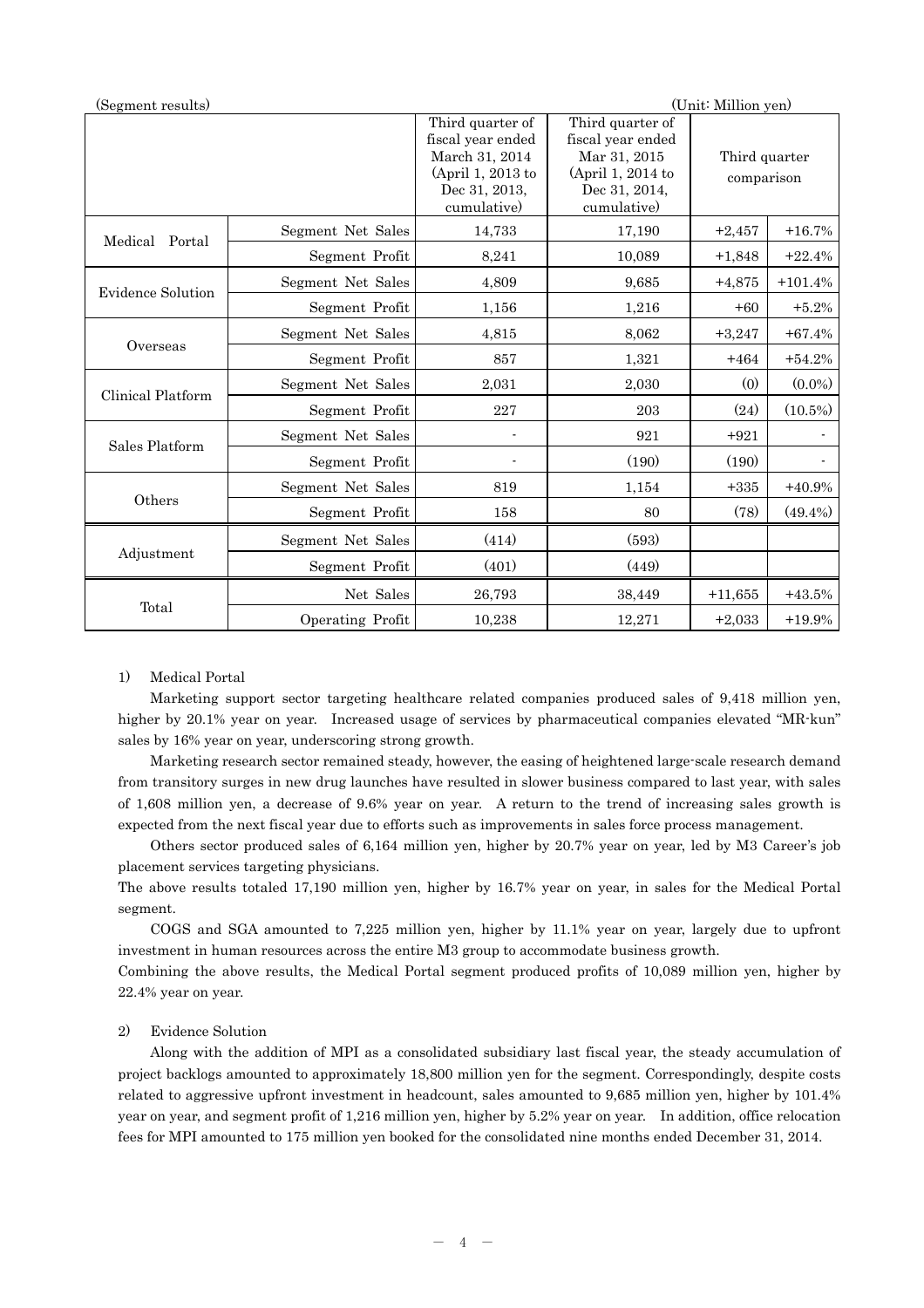## 3) Overseas

In the U.S. and U.K., expansion of marketing research services for pharmaceutical firms as well as job placement services produced sales of 7,378 million yen, higher by 58.7% year on year. Despite one-time costs of 72 million yen associated with the transfer of business from PracticeMatch Corporation, expansion of operations produced an increase in profits. Segment sales including contribution from China and Korea amounted to 8,062 million yen, higher by 67.4% year on year, and profits of 1,321 million yen, higher by 54.2% year on year.

### 4) Clinical Platform

Operations at C.M.S grew steadily, however, the timing of revisions to the medical payment system and the increase in consumption tax caused a decline profits. Resulting sales were 2,030 million yen, lower by 0.0% year on year, and segment profits were 203 million yen, lower by 10.5% year on year.

#### 5) Sales Platform

The CSO business resulting from the consolidation of MPI (operations initiated under new company M3 Marketing Inc. on October 1, 2014, as a spin-off from MPI), has been established as the new "Sales Platform" segment. The business is currently in the process of headcount expansion as an upfront investment, and resulting segment sales were 921 million yen with losses of 190 million yen.

#### 6) Others

Segment sales were 1,154 million yen, higher by 40.9% year on year, and profits were 80 million yen, lower by 49.4% year on year due to upfront costs associated with increase in headcount.

Combining the above segments, results for the entire group for the consolidated third quarter (cumulative) amounted to sales of 38,449 million yen, higher by 43.5% year on year, operating profit of 12,271 million yen, higher by 19.9% year on year, pre-tax profit of 12,439 million yen, higher by 18.8% year on year, and net profit of 8,074 million yen, higher by 21.0% year on year.

#### (2) Explanation of consolidated financial position

#### 1) Condition of assets, liabilities, and net assets

Total assets were 55,289 million yen, an increase of 5,793 million yen compared to the end of the previous fiscal year. Under current assets, effects such as the increase in operating receivables and other receivables of 2,782 million yen due to expansion of operations, and the fall in cash and cash equivalents by 1,408 million yen, netted to an increase of 1,615 million yen versus last fiscal year end to total 29,475 million yen. Under illiquid assets, effects such as the increase in goodwill by 2,664 million yen as a result of the transfer of business from PracticeMatch, along with increase in available-for-sale financial assets by 1,673 million yen due to the purchase of available-for-sale financial assets, netted to an increase of 4,178 million yen to total 25,814 million yen versus last fiscal year end.

Total liabilities decreased by 991 million yen versus last fiscal year end to total 11,045 million yen. Under current liabilities, effects such as the decrease in accrued corporate tax payables of 1,038 million yen led to a total of 9,947 million yen, a decrease of 603 million yen versus last fiscal year end. Illiquid liabilities decreased by 387 million yen versus last fiscal year end to total 1,097 million yen.

Total shareholder's equity increased by 6,783 million yen compared to the end of the previous fiscal year to total 44,244 million yen. While dividend of surplus was paid in the amount of 2,101 million yen, quarterly profit attributed to owners of the parent company amounted to 7,528 million yen, resulting in an increase of 5,427 million yen in retained earnings.

#### 2) Condition of Cashflow

Cash and cash equivalents for the consolidated third quarter (cumulative) decreased by 1,408 million yen versus last fiscal year end to total 16,924 million yen.

Cash flows from operating activities produced an income of 5,281 million yen, an increase of 340 million yen year on year. The major component of inflow was pre-tax profit of 12,439 million yen, and the major component of outflow was corporate income tax of 5,226 million yen.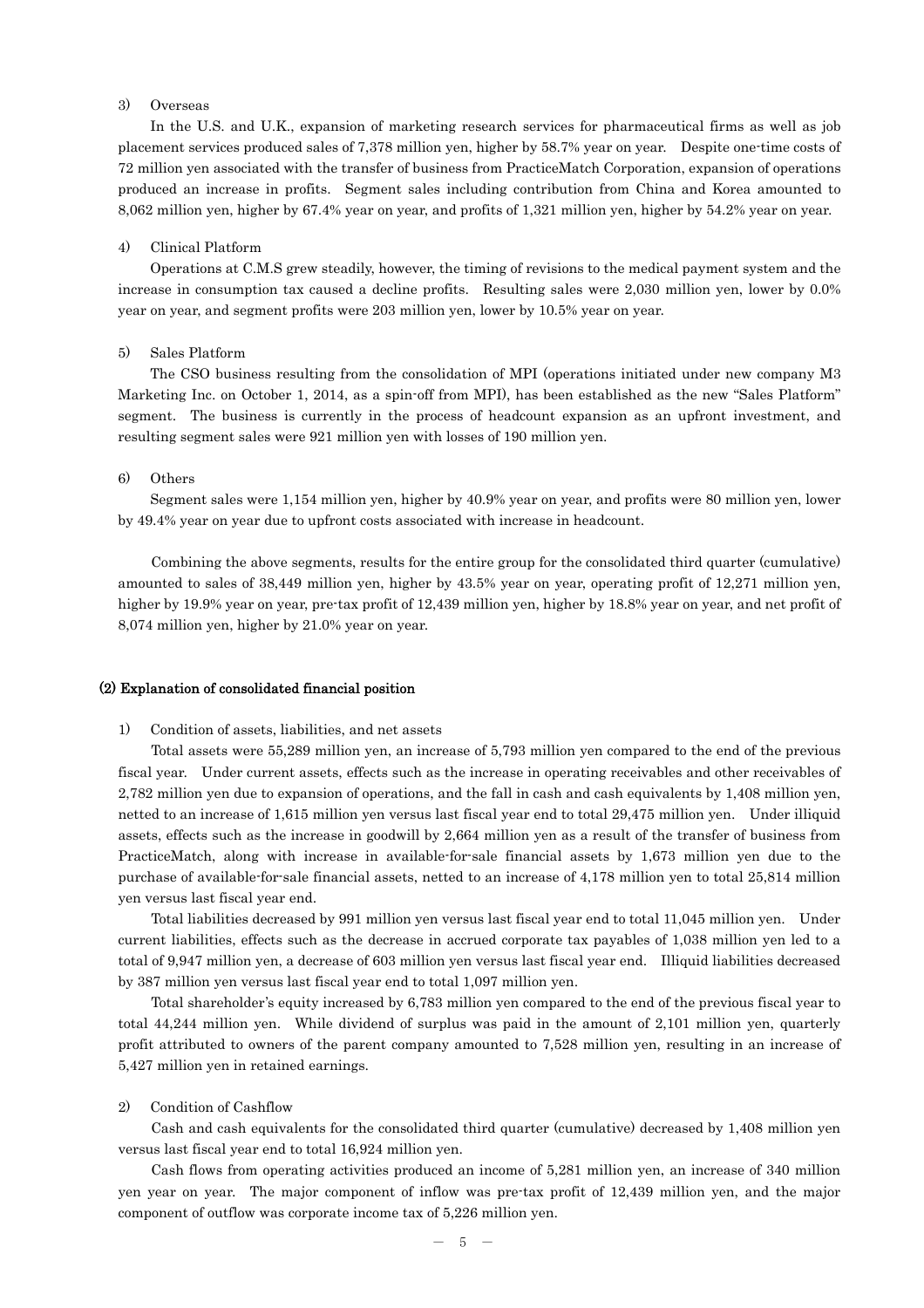Cash flows from investment activities resulted in an increase in outflow of 3,752 million yen year on year, to total an outflow of 4,458 million yen. The major components were the 1,611 million yen paid for the transfer of business from PracticeMatch, and the 1,754 million yen paid for the purchase of available-for-sale financial assets.

Cash flows from financing activities resulted in an increase in outflow of 386 million yen year on year, to total an outflow of 2,429 million yen due to dividend payments of 2,100 million yen to the owners of the parent company.